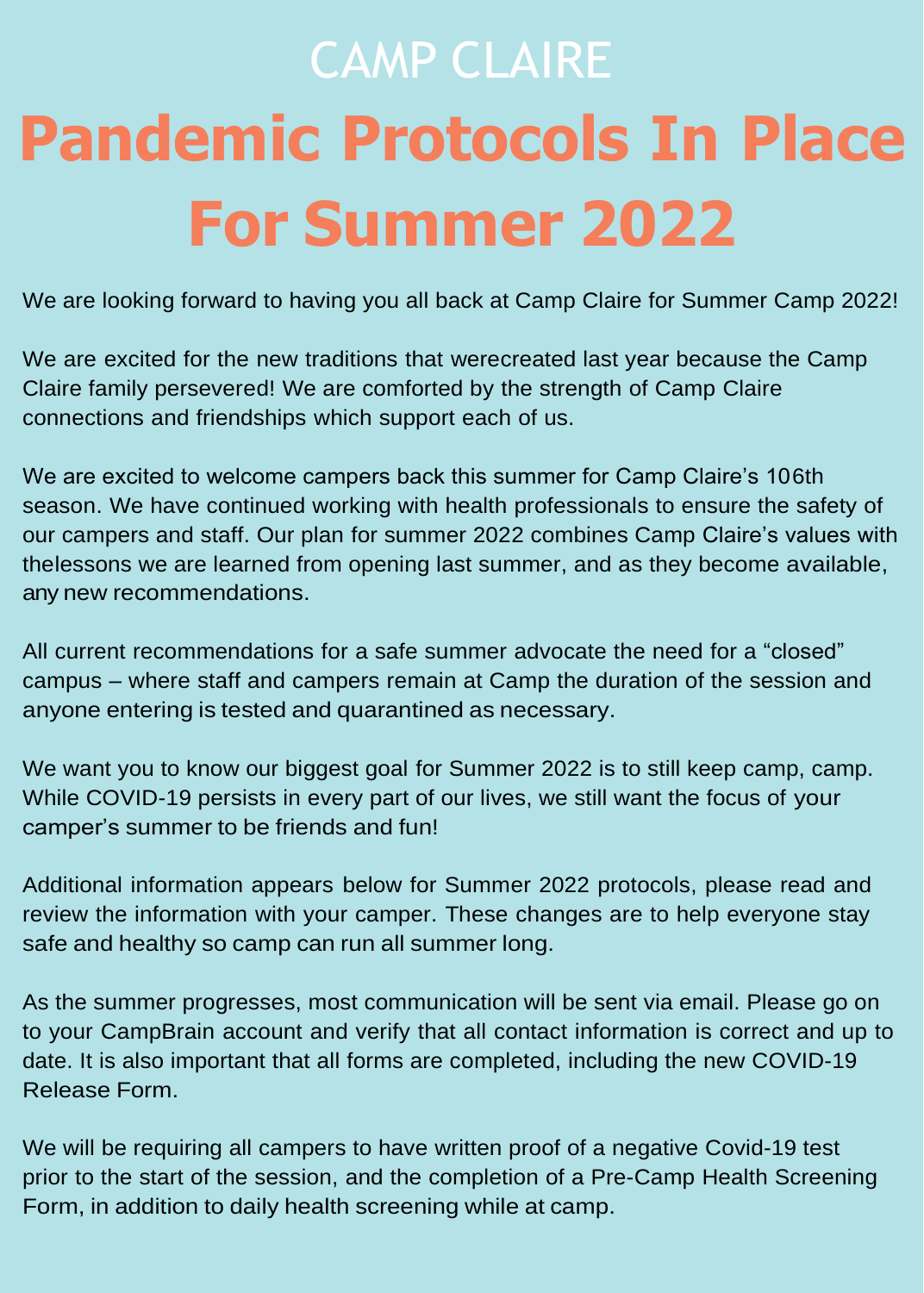# Out of State Campers

The Connecticut Travel Advisory requires visitors to Connecticut from Affected States or Affected Countries to self-quarantine for a period of ten (10) days from the time they were last in the Affected State or the Affected Country.

Affected Traveler is exempt from the self-quarantine requirement if the Affected Traveler (1) has had a test for COVID-19 in the seventy-two (72) hours prior to arrival in Connecticut or at any time following arrival in Connecticut, (2) the result of such COVID-19 test is negative, and (3) he or she has provided written proof of such negative test result to the Commissioner of Public Health via email to: [DPH.COVID-Travel@ct.gov o](mailto:DPH.COVID-Travel@ct.gov)r via facsimile to: (860) 326- 0529.

Camp Claire is requiring all campers and staff to provide a negative Covid-19 test prior to arriving at camp and written proof for negative test results must be uploaded to CampDoc prior to arrival.

If the camper comes from out of state, please be sure to provide written proof of such negative test results to the Commissioner of Public Health via email to: [DPH.COVID-Travel@ct.gov](mailto:DPH.COVID-Travel@ct.gov) as well. Additionally, we are requiring campers and staff to quarantine for the 10 days prior to arriving at camp. These protocols meet the CT Travel Advisory requirements, We thank you for your cooperation and additional preparation to ensure our summer fun can go on safely!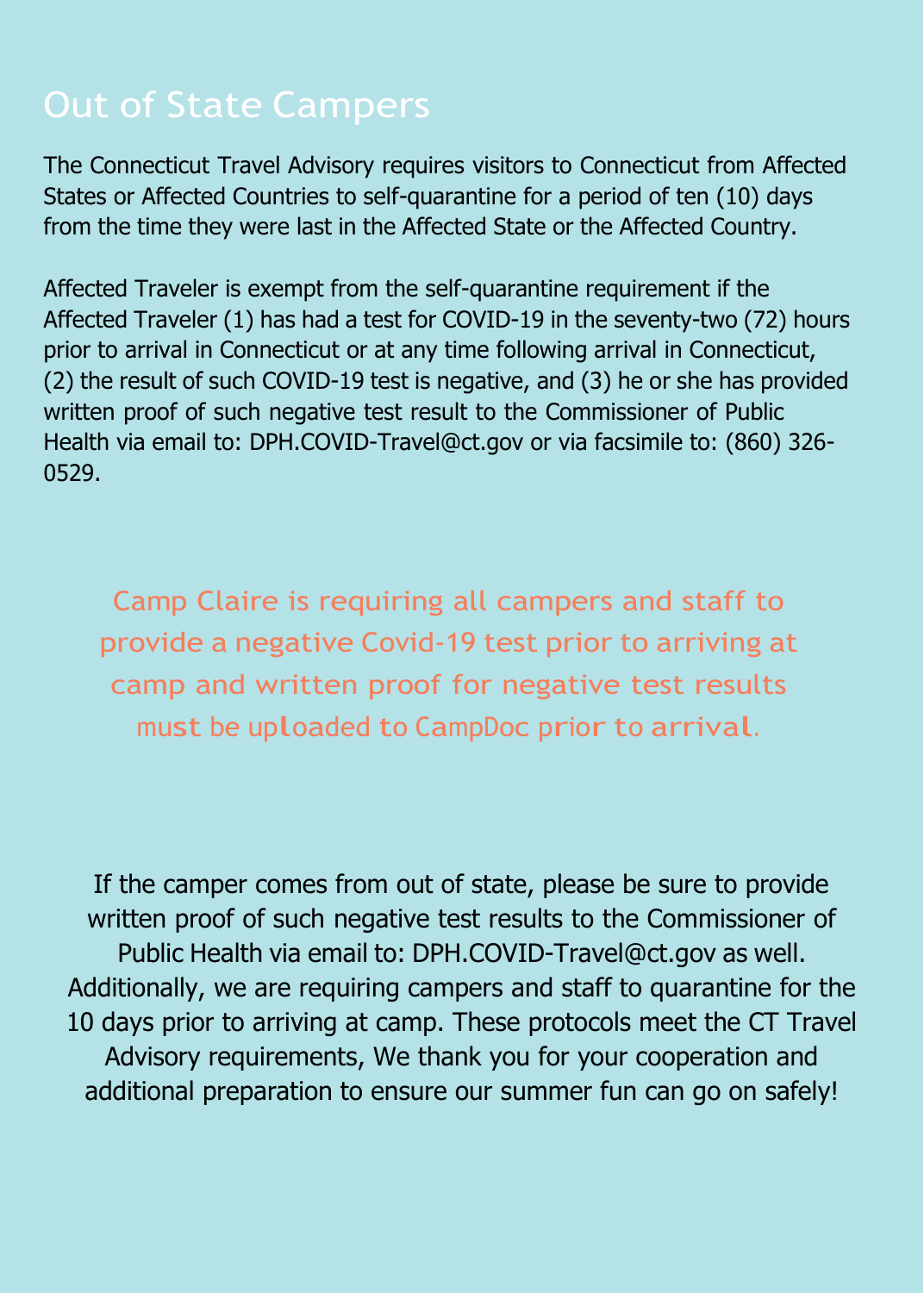#### A Healthy Camp Begins At Home

Camper families will be required to complete the pre-camp health screening document and bring it with them when they check in to camp.

If there has been any potentially contagious illness or COVID-19 in the household prior to camp or direct exposure, contact camp for instructions. Once at camp, campers will be required to stay with their cabin groups during classes, meals, and freetime. Campers will only interact with other groups at camp during afternoon and evening programs with social distancing in place to reduce the chance of spread. Temperatures will be taken twice daily and recorded for all campers and staff. A nurse will remain on site throughout the camp session.

#### Camper or Staff Presents

#### Fever or Other COVID-19 Symptoms

If a camper or summer staffer has a temperature of 100 degrees Fahrenheit or more, or one or more of the related symptoms, they will be isolated and evaluated immediately:

- **•** Fever or chills
- Cough
- Shortness of breath or difficulty breathing
- Fatigue
- Muscle or body aches
- $\bullet$  Headache
- New loss of taste or smell
- Sore throat
- Congestion or runny nose
- Nausea or vomiting
- Diarrhea

*This list does not include all possible symptoms. CDC will continue to update this list as we learn more about COVID-19.*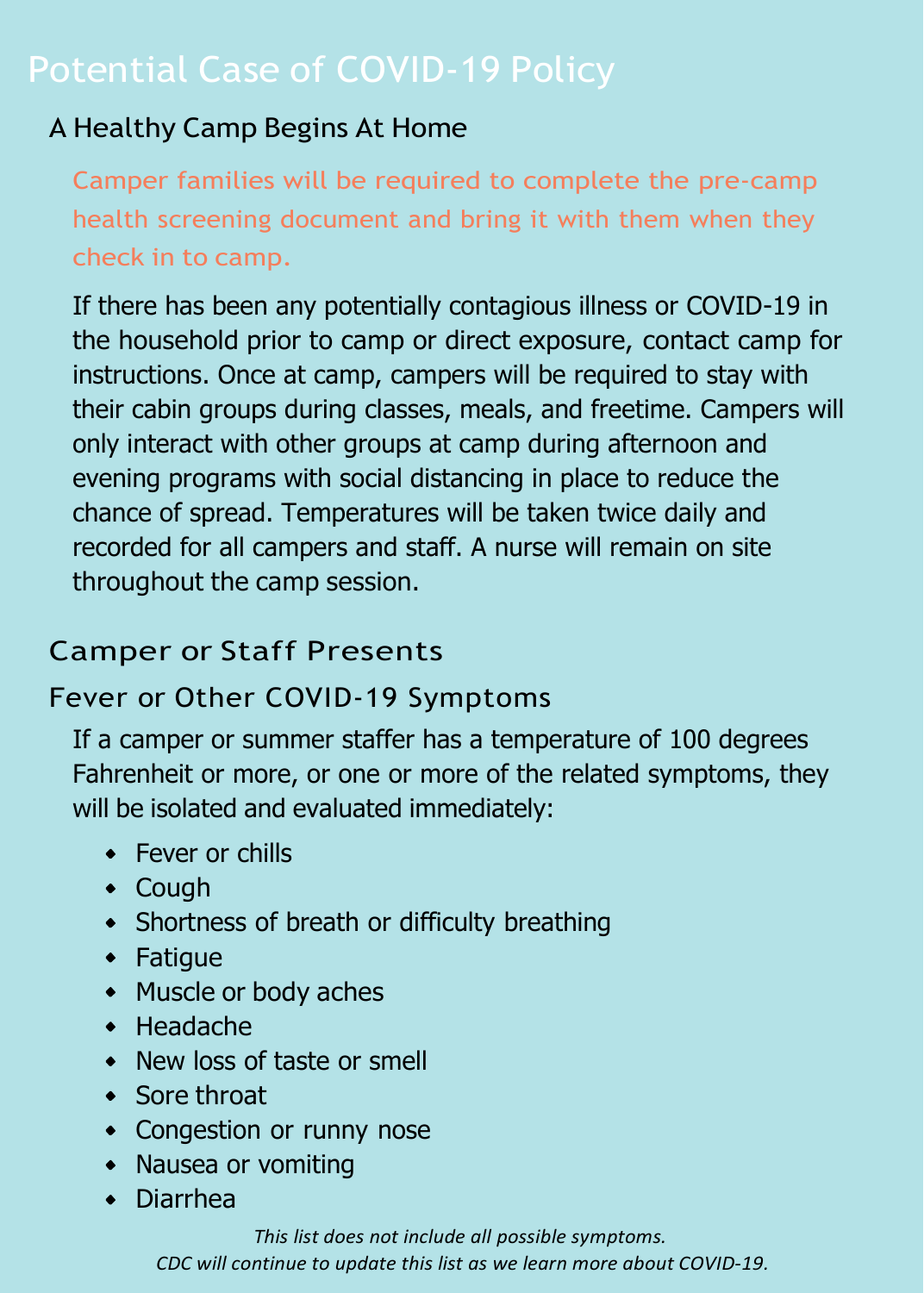#### Potential Case of COVID-19 Policy

#### Camper or Staff Presents Fever or Other COVID-19 Symptoms

**Individuals who present with a fever will be isolated immediately in our separate COVID-19 cabin and evaluated for symptoms.** The parents will be contacted immediately and asked to pick up the child and take them home as soon as possible, but no later than 8 hours following the initial phone call. The local health department will also be contacted. Camp will provide an N95 mask for the camper to wear home and one for the parent, should they not have access to an N95 mask.

#### We will require that you arrange to have your child tested and inform camp of the results immediately.

Should a camper in the cabin group test positive, it is our policy to notify all parents and staff who are a part of the group and require them to depart from camp. Parents will be instructed to come to camp within 8 hours to pick up their campers. Staff will be instructed to depart camp as soon as all campers from the group have departed. This policy is designed to keep camp safe and healthy and not spread the virus. It also emphasizes the importance of good hygiene practices prior to camp and during the camp session.

The same testing process is in place for staff. If a staff member associated with a group presents symptoms, the DPH Epidemiology and Emerging Infection Program and our local health department will be contacted for further instruction and they will be isolated and depart camp as soon as possible. If the test results are positive, we will inform the parents of campers within the group and ask them to come and pick them up from camp within 8 hours of the phone call.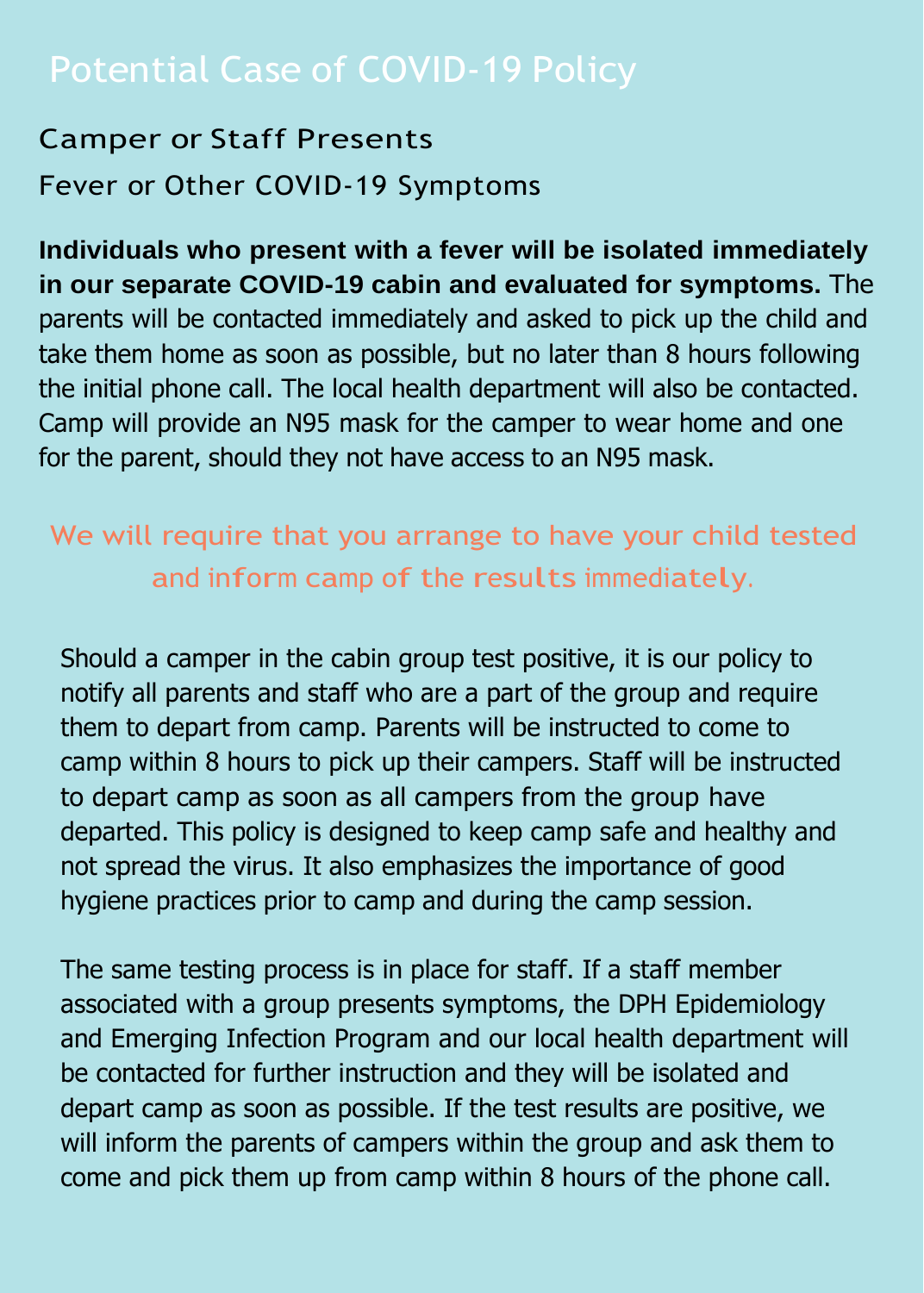# After Camp for All Campers

Following camp, it is highly recommended campers self-isolate for a two week period to ensure they have not contracted COVID-19 and to remain distant from anyone in the household who may have increased risk factors.

The above processes are drawn from guidance from the Centers for Disease Control and Prevention, the American Camp Association's Field Guide for Camps on Implementation of CDC Guidance, our local health department and our team of camp medical experts.

#### **Cabins**

For Summer 2022, cabins will be at 3/4 capacity. For some cabin layouts, this will mean only 8-16 campers per cabin (where there had been up to 20). This will allow for 6-feet between campers while sleeping and with 2-3 staff members per cabin, each cabin will follow the Office of Early Childhood Coronavirus Memo #15 and Executive Order #7Q. It will be very important that each camper's belongings can be stored in **under-the-bed containers** with a height no greater than 13 inches. Additionally, campers should have enough laundry for the duration of their stay. Please make sure you send a **non-mesh laundry bag** with your camper.

# Daily Activities and Classes

Different than past summers at Camp Claire, campers will eat and participate in activities within their small cabin groups. Under the guidelines put forth by both the Center for Disease Control and Prevention (CDC) and the American Camp Association (ACA) this practice is highly recommended. Summer camp activities will proceed as usual, with activities such as Arts and Crafts, Camp Craft, and Ropes happening outdoors. At activities such as sailing, canoeing and archery where equipment is needed, equipment will not be shared during use and will be cleaned in between cabin groups. This is to help lower the risk of cross-contamination. Additionally, each camper will be assigned a life jacket (or they are welcome to bring their own) which will travel with them to each water activity and will be hung outside their cabin. Any all-camp activities, including afternoon and evening program, flagpole, and Vespers, will proceed normally but with social distancing between groups and facecoverings will be worn.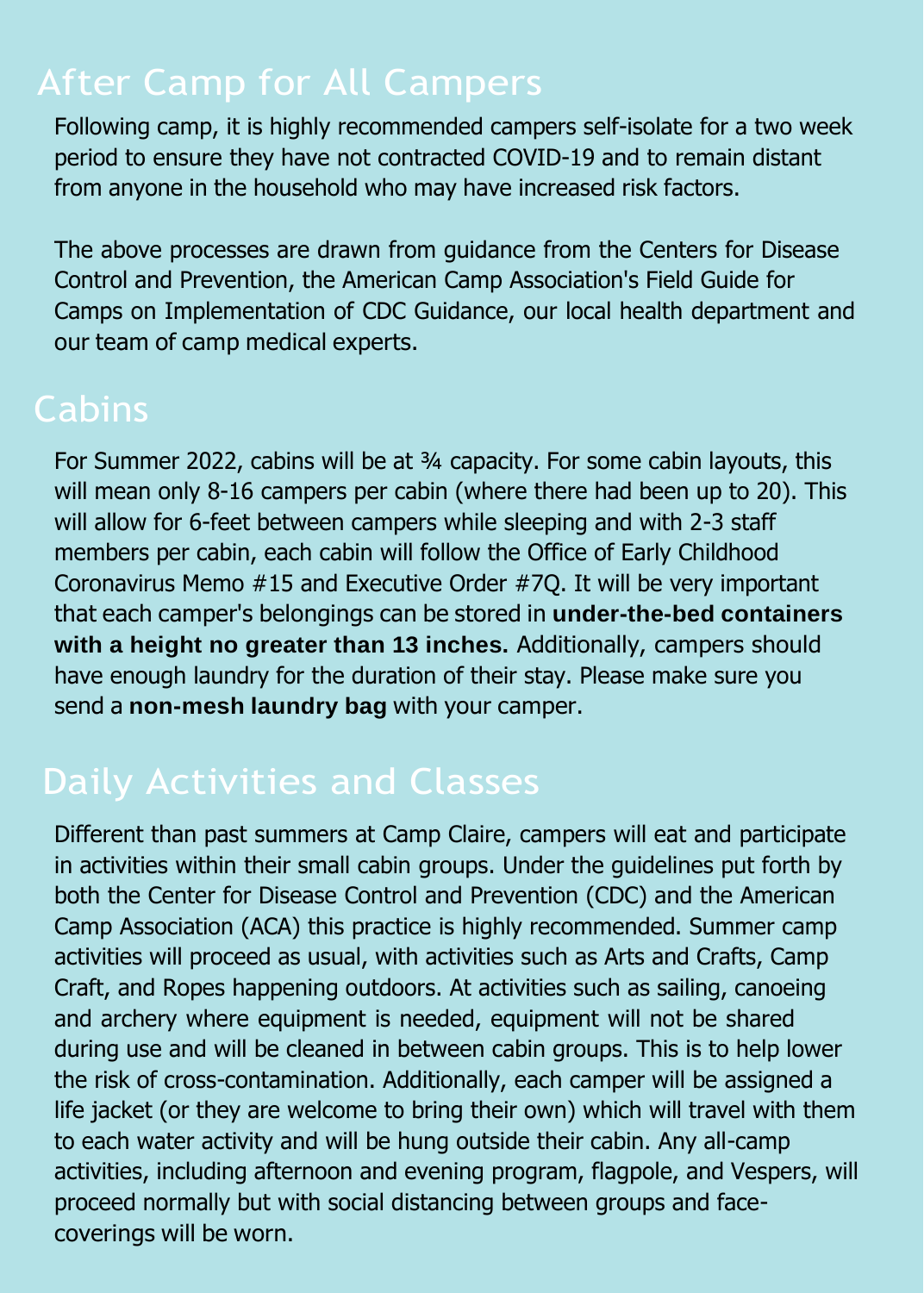# Face Coverings

Camp will be able to provide some face coverings but your camper is encouraged to pack several of their own.

**We strongly recommend each camper bring a package of 30-50 disposable masks to ensure comfort and hygiene, especially when it is a big sweat day!**

NOTE: **Please be prepared with face coverings for all family members in the vehicle\***, as well as campers. Staff will be wearing face coverings, too.

NOTE: All individuals entering camp property will be required to have their temperature checked upon arrival.

NOTE: **\*We ask that only one family member accompany their camper on drop off and pick up day.**

- Each camper family will be **assigned a check-in time** for Sunday between 2:00pm and 4:00pm.
- You will receive this time the week prior to your camper's session. Itis very important that you arrive at camp at this time. The gate willbe closed to all guests unless it is your time to check-in.
- When you arrive, staff will guide your vehicle to the designated drop-off area.
- Upon arrival, we ask you and your camper(s) to **check in with the Director and Registrar at the Check-in Table** where you will be greeted and directed to go with your camper to the nurse's station tent.
- **Once you have checked in with the nurse, please say goodbye to your camper and a Counselor will be at the designated drop off area to meet your camper.**

NOTE: Please pack your camper's under-the-bed tubs in the trunk of the car, as staff will assist your camper in the removal and precautionary sanitizing of these items.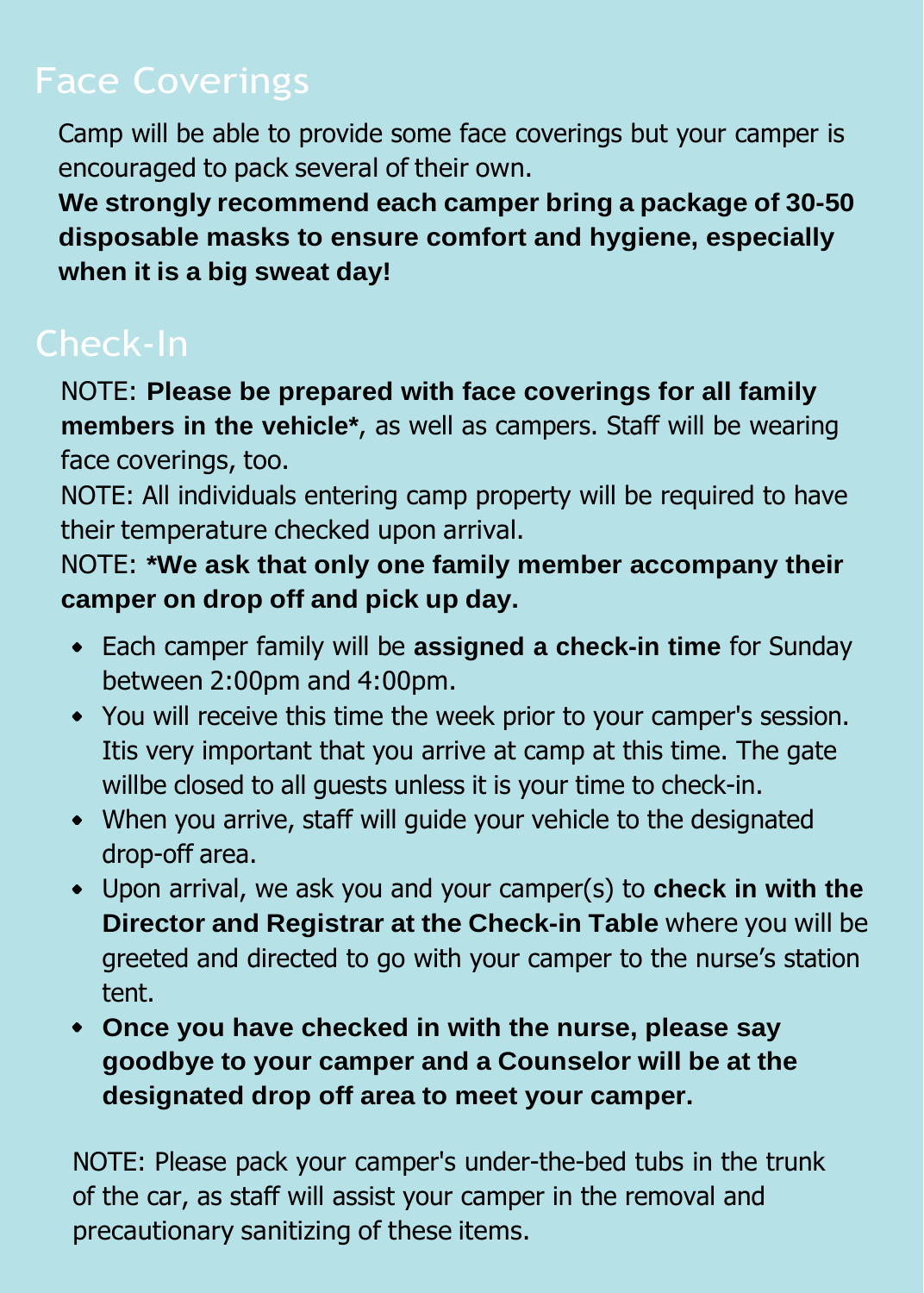### Cleaning and Meals

Campers will be asked to do daily sweeping, trash-removal and cleaning of their cabin areas. Each building, cabin and bathhouse will be cleaned and disinfected by trained staff.

Meals will also look slightly different this summer. Instead of eating family style in the dining hall, there will be designated outside and inside areas for each cabin group to eat. These will be exclusive to each group to help prevent cross-contamination. If a camper has dietary needs, meals will be packaged separately and delivered with the group's meal. Campers and staff will eat every meal with their designated cabin groups.

#### Rainy Day Procedure

If there is inclement weather and campers do need to be inside they will go to either their cabin or a building assigned exclusively to the group for the duration of the camp session. The small groups will be split up to these areas by cabin to limit the indoor gatherings of 10 people or less. Staff and campers will be asked to wear a face covering during this inside time.

#### Packages and Photos

**For Summer 2022, Camp Claire will be accepting camper packages**. If your camper has forgotten an important item please email [director@campclaire.org a](mailto:director@campclaire.org)nd call the office at (860) 434- 0368, we will work with you to get this item to your camper.

Photos from each session will continue to be made available through our Smugmug account. The account login and password will be provided upon pickup at the end of the session for you to access session photos.